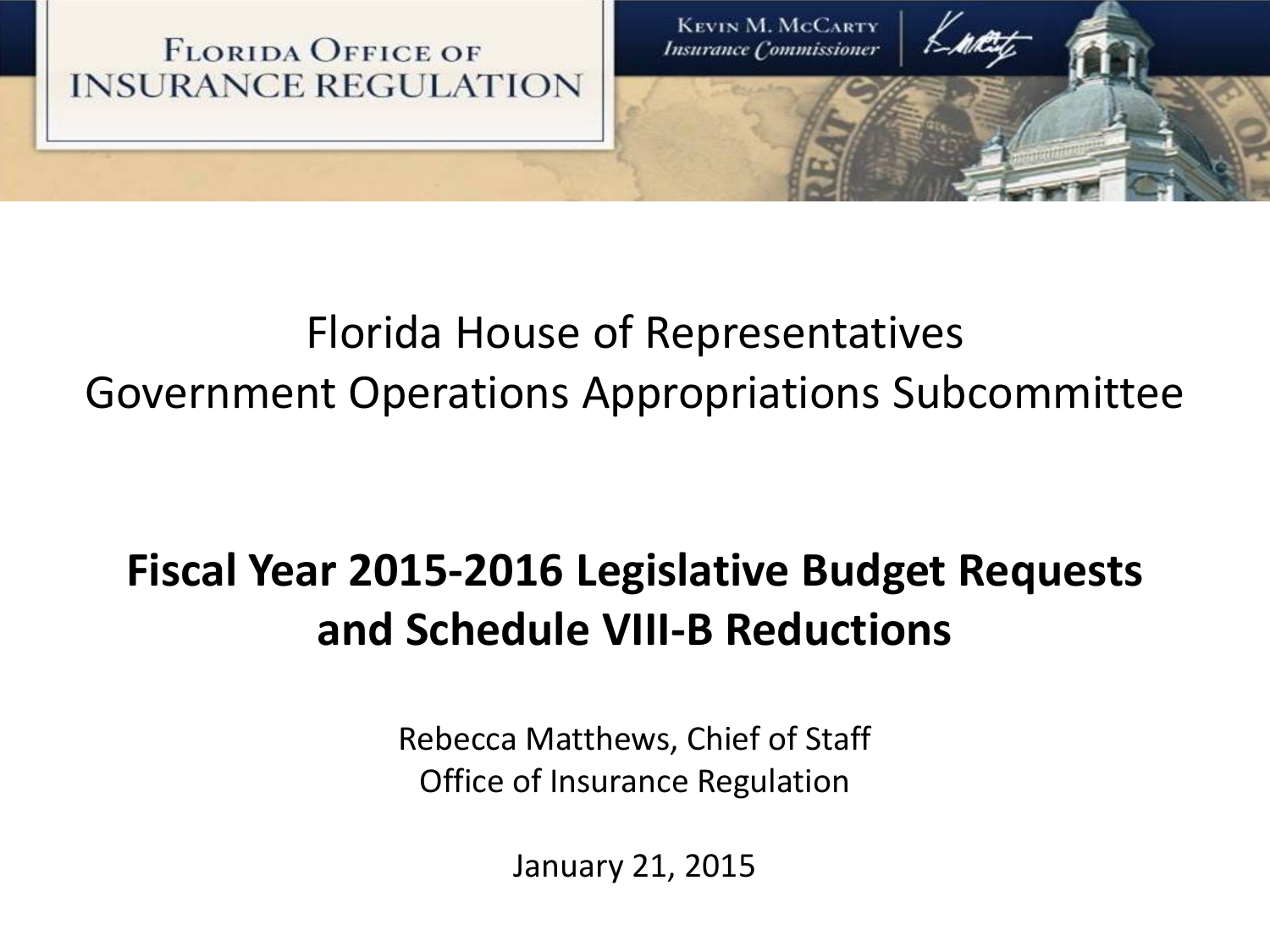### **The Florida Legislature created the Office of Insurance Regulation (Office) in 2003:**

"Effective January 7, 2003, there is created within the Department of Financial Services the Financial Services Commission, composed of the Governor, the Attorney General, the Chief Financial Officer, and the Commissioner of Agriculture, which shall for purposes of this section be referred to as the commission. Commission members shall serve as agency head of the Financial Services Commission. The commission shall be a separate budget entity and shall be exempt from the provisions of s. 20.052. Commission action shall be by majority vote consisting of at least three affirmative votes. The commission shall not be subject to control, supervision, or direction by the Department of Financial Services in any manner, including purchasing, transactions involving real or personal property, personnel, or budgetary matters…

The Office of Insurance Regulation shall be responsible for all activities concerning insurers and other risk bearing entities, including licensing, rates, policy forms, market conduct, claims, issuance of certificates of authority, solvency, viatical settlements, premium financing, and administrative supervision, as provided under the insurance code…

Commission members shall serve as the agency head for purposes of rulemaking… Each director (Office) is agency head for purposes of final agency action under Chapter 120 for all areas within the regulatory authority delegated..."

*Section 20.121,(3)(a),1, Florida Statutes*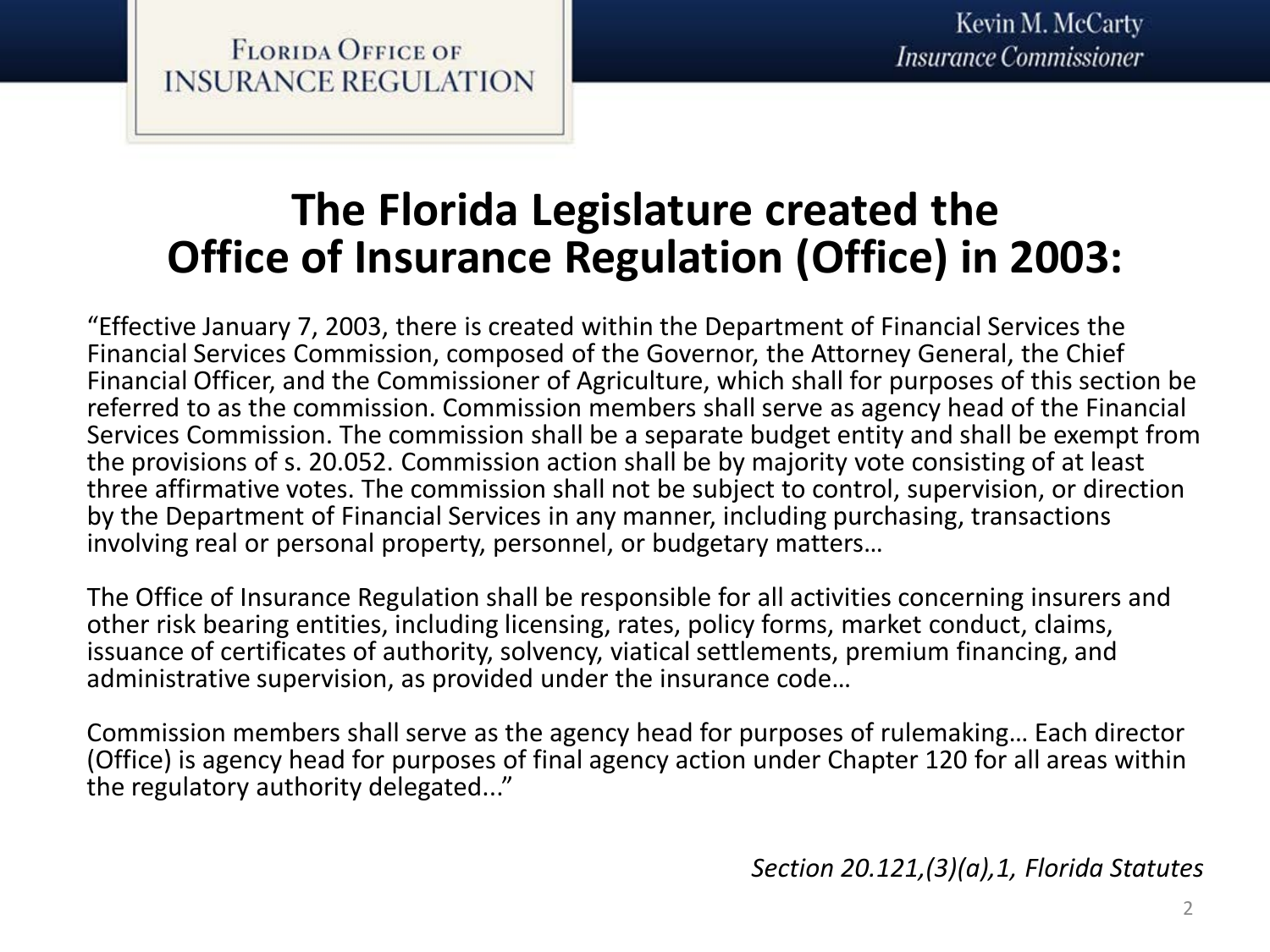

# **Budget**

- Team of 288 Employees
- Total Budget of \$30,713,483\*
- Exclusively funded by the Insurance Regulatory Trust Fund (IRTF). No General Revenue is utilized for the Office budget.

• The Office is administratively housed within the Department of Financial Services (DFS) for some administrative and technology support services.

\*includes non-recurring funding and special budget categories for budget authority associated with the outsourcing of financial examinations.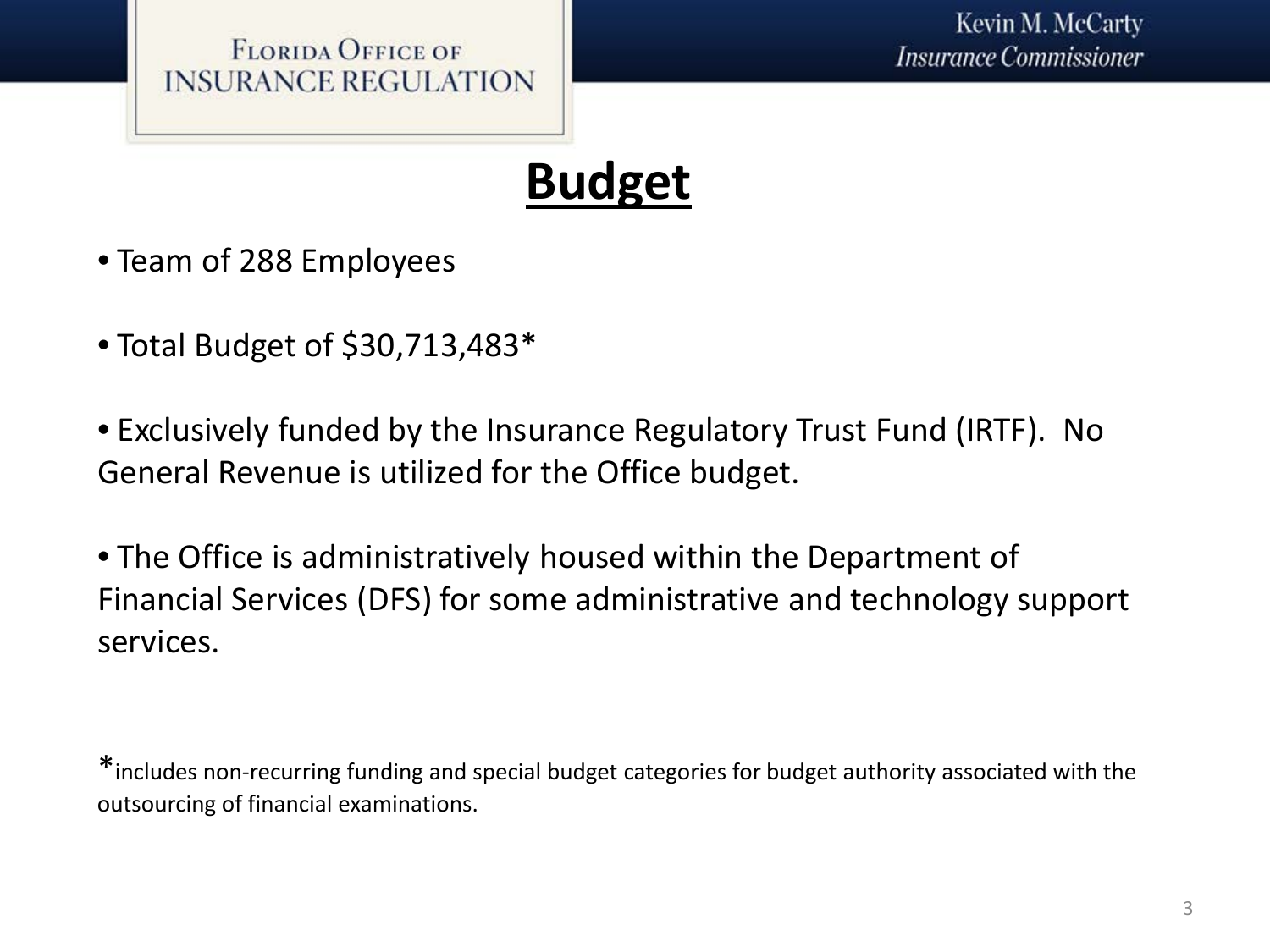## **Business Units**

#### **Property and Casualty**

- **Financial Oversight**  Monitors the financial condition of property & casualty insurers by conducting financial examinations and ongoing financial analysis.
- **Product Review**  Review property and casualty contracts, insurance policy forms and rate filings received from insurance companies and related entities.

#### **Life and Health**

- **Financial Oversight**  Monitors the financial condition of life & health insurers by conducting financial analysis and on-site examinations.
- **Product Review**  Review life and health contracts, insurance policy forms and rate filings received from insurance companies and related entities.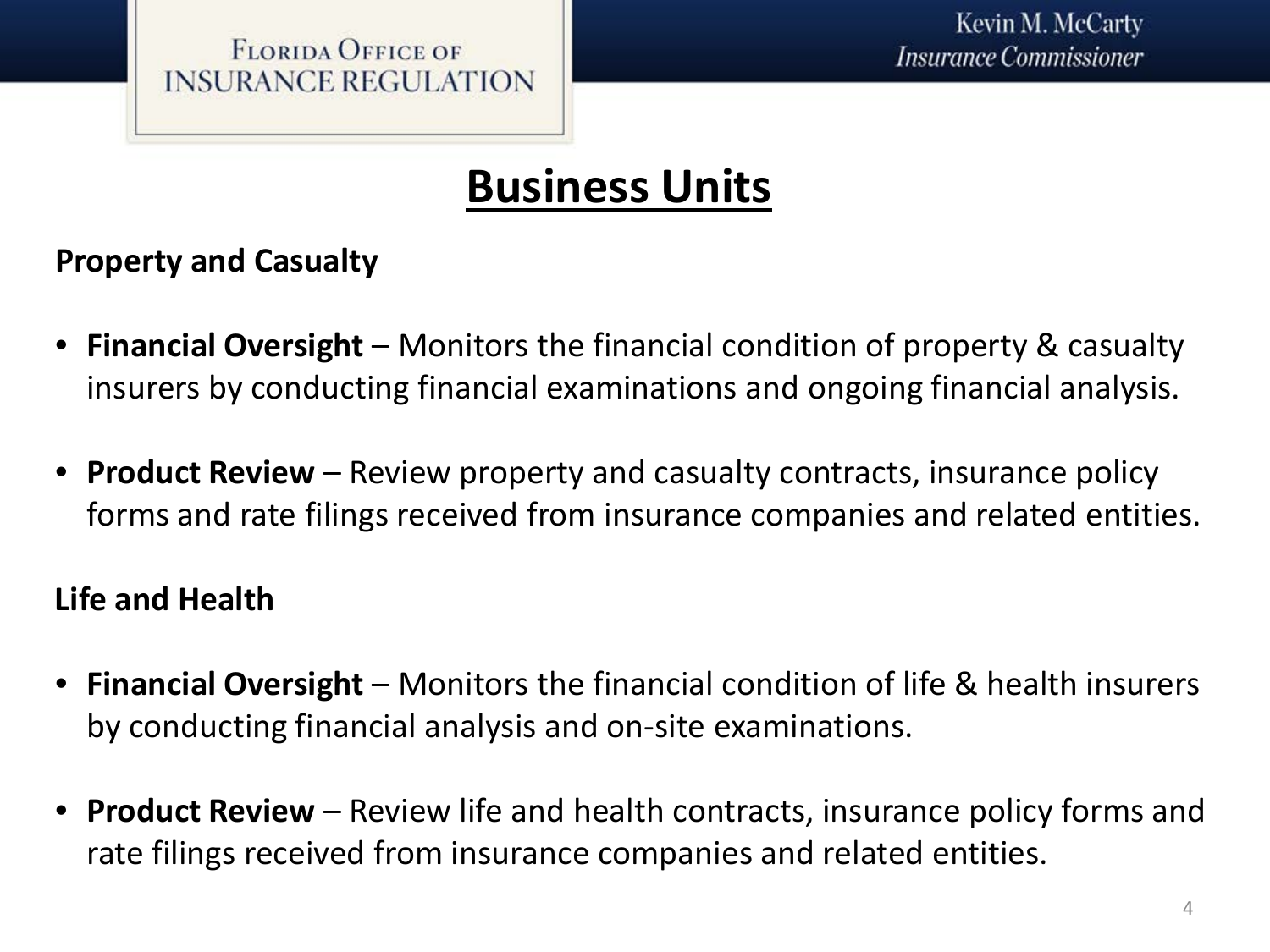## **Business Units continued…**

#### **Business Development/Company Admissions**

• Spearheads outreach to prospective companies. Receives and reviews applications for new company licensure and new lines of business.

#### **Legal Services**

• Provides counsel to the Office, litigation services and works with insurance examiners on regulatory matters.

#### **Market Investigations**

• Conducts examinations and investigations of insurance companies and related parties to ensure compliance with the Florida Insurance Code.

#### **Market Research/Technology**

• Collects insurance industry data and develops market reports. Responsible for technology enhancements and maintenance.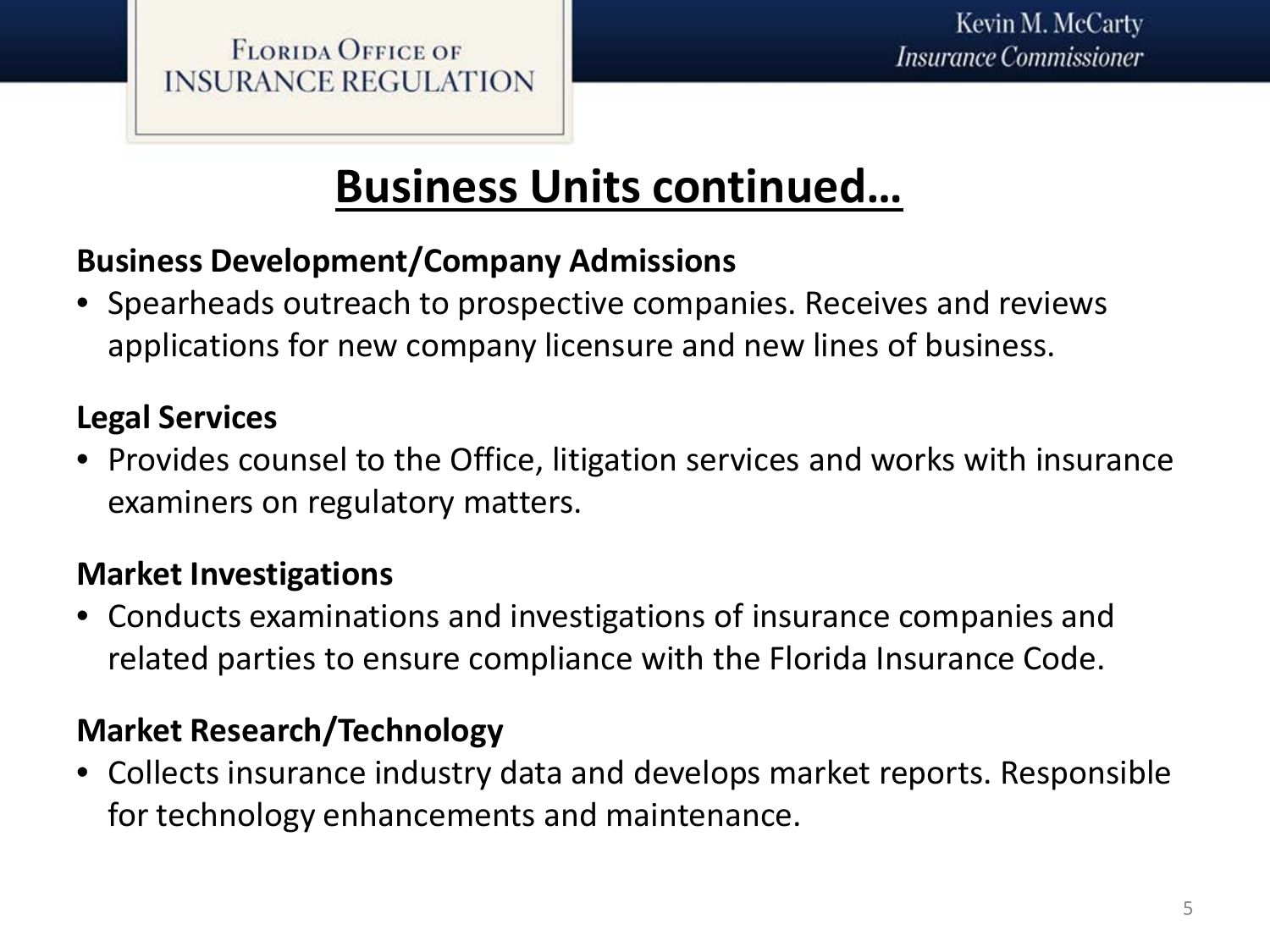### **Compliance and Enforcement**

Oversight of solvency, policy forms, rates and market investigations.

| <b>Category</b>                                                                        | <b>Amount</b>     |
|----------------------------------------------------------------------------------------|-------------------|
| <b>Salaries and Benefits</b><br>- Provides salaries and benefits for 254 FTE positions | \$16,716,427      |
| <b>Other Personal Services</b>                                                         | \$<br>265,169     |
| <b>Expenses</b> (includes \$1 million for office building rent to DMS)                 | \$2,400,429       |
| <b>Operating Capital Outlay</b>                                                        | \$<br>35,000      |
| <b>Contracted Services</b>                                                             | \$<br>688,016     |
| Lease/Purchase Equipment                                                               | $\zeta$<br>18,989 |
| <b>Property &amp; Casualty Examinations (budget authority only)</b>                    | \$4,276,763       |
| <b>Life &amp; Health Examinations</b> (budget authority only)                          | \$<br>650,000     |
| <b>Public Hurricane Model - Maintenance &amp; Support</b>                              | \$<br>632,639     |
| <b>Public Hurricane Model - Enhancements (non-recurring)</b>                           | \$1,543,300       |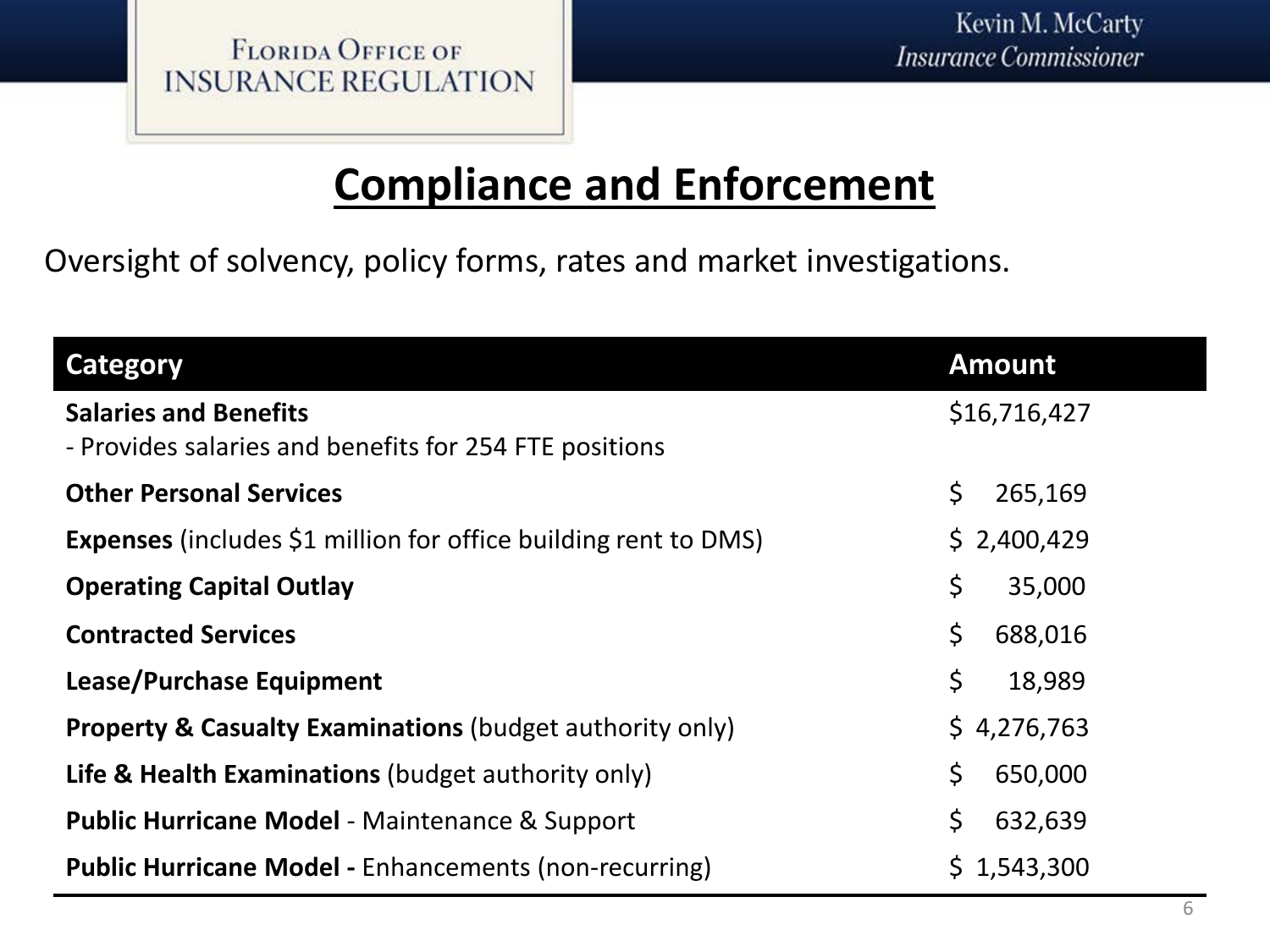**FLORIDA OFFICE OF INSURANCE REGULATION** 

### **Executive Direction**

Overall direction in fulfilling the Office's statutory and administrative responsibilities. The Commissioner, legal and support staff provide executive guidance, legal counsel and administrative support.

| <b>Category</b>                                                                       |              | <b>Amount</b> |
|---------------------------------------------------------------------------------------|--------------|---------------|
| <b>Salaries and Benefits</b><br>- Provides salaries and benefits for 34 FTE positions |              | \$2,709,304   |
| <b>Expenses</b>                                                                       | S.           | 118,543       |
| <b>Contracted Services</b>                                                            | $\mathsf{S}$ | 92,710        |
| Lease/Purchase Equipment                                                              | \$           | 8,414         |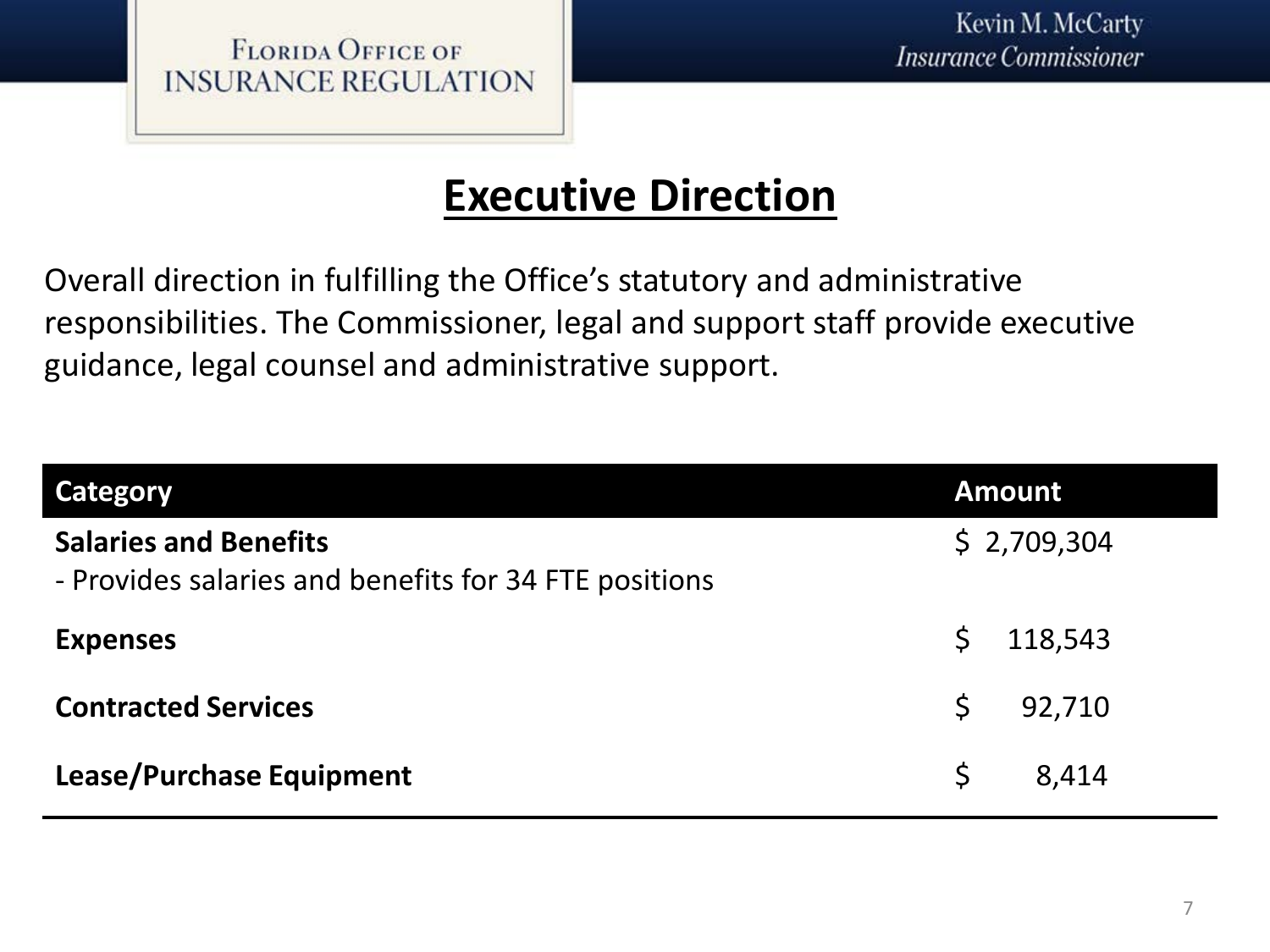**FLORIDA OFFICE OF INSURANCE REGULATION** 

### **Legislative Budget Requests**

#### **Life and Health Financial Oversight**

- \* 2 Actuaries
- \* 1 Senior Actuarial Analyst

#### **Request: \$445,268.25**

#### **Title Insurance**

- \* 2 Financial Administrators
- \* Additional OPS \$250,000
- \* Additional Contracted Services \$400,000

#### **Request: \$837,818.54**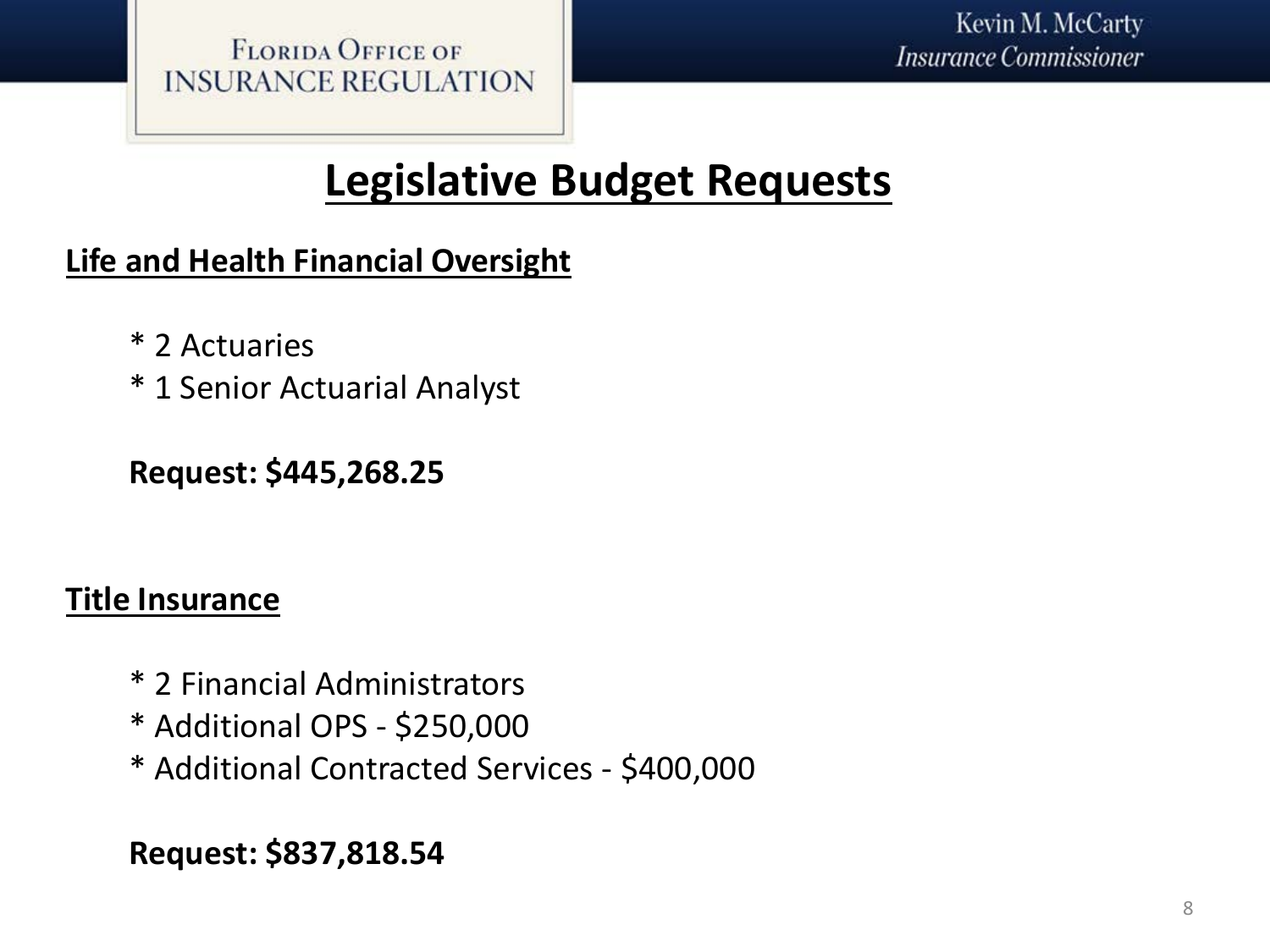### **Schedule VIII-B Budget Reductions**

| <b>Reduction Category</b>                                                       | <b>Savings Amount</b> |
|---------------------------------------------------------------------------------|-----------------------|
| <b>Compliance and Enforcement Expense (examiner travel)</b>                     | \$100,000             |
| <b>Compliance and Enforcement Expense (all other business unit</b><br>expenses) | \$320,000             |
| <b>Contracted Services</b>                                                      | \$100,000             |
| <b>Florida Hurricane Model</b>                                                  | \$506,000             |
| <b>Vacant Positions (3 FTE)</b>                                                 | \$161,803             |